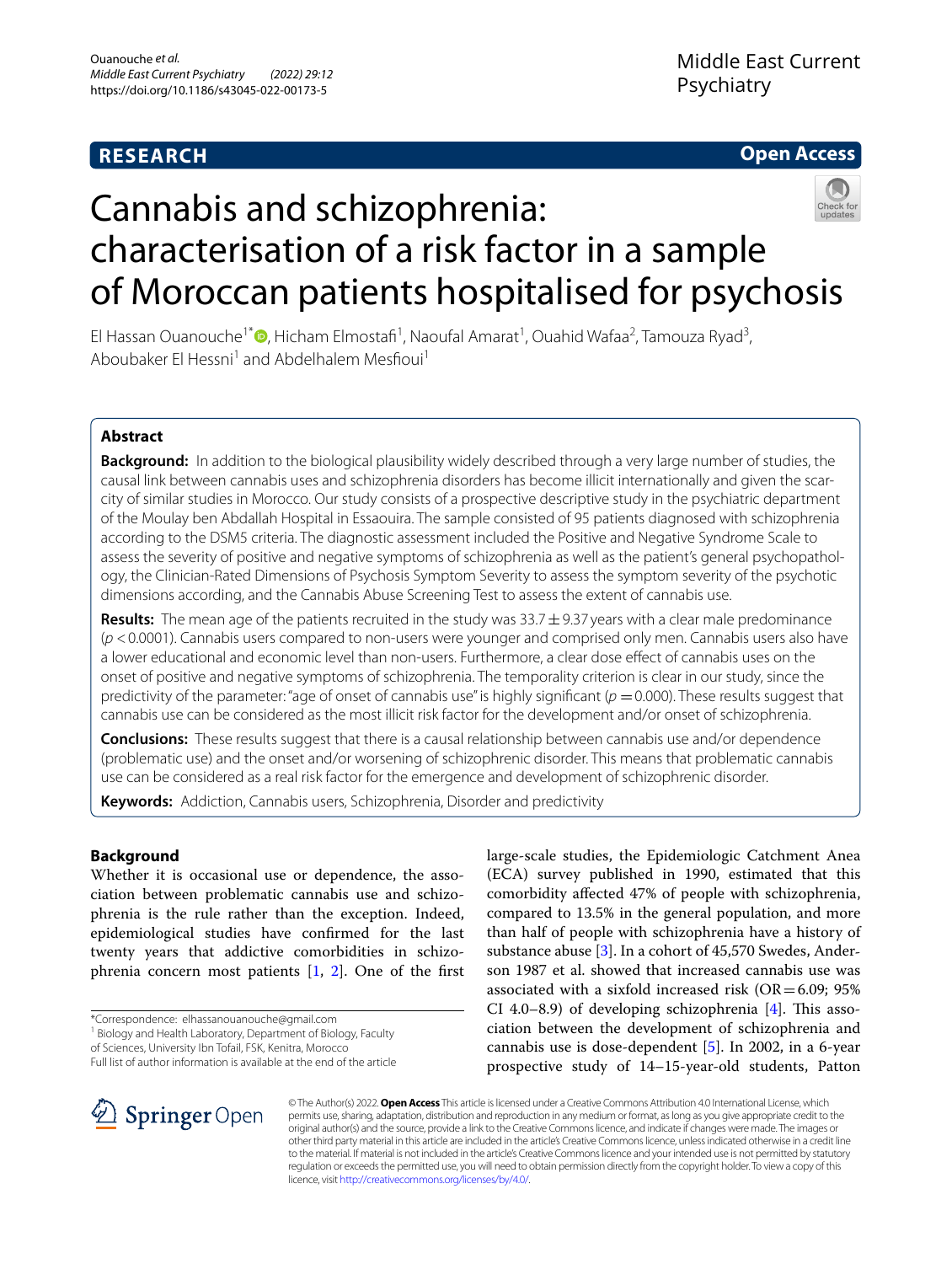et al. showed that daily cannabis use increased the risk of developing anxiety-depressive mood disorders (negative schizophrenia disorders) by five times ( $OR = 5.6$ ; 95% CI:  $2.6-12$ ). This risk is only twice as high for weekly users [[6\]](#page-7-5). This would suggest that these are predisposed individuals with a certain vulnerability to mood disorders, where cannabis use is the triggering factor [\[7](#page-7-6)].

Several factors have been identifed to explain the mechanisms of this high comorbidity. The hypothesis of a common genetic vulnerability to both disorders has been proposed. This is supported by the observation of a shared heredity; on the one hand, a high rate of addiction problems in non-psychotic relatives of schizophrenic patients and on the other hand a high rate of schizophrenia in relatives of addicted patients [\[8](#page-7-7)]. Many social and economic factors are also shared by addicted and psychotic patients (precariousness, isolation, acculturation, etc.) [\[9](#page-7-8)]. Psychological vulnerability is the subject of numerous studies on the links between schizophrenia and cannabis. Early cannabis use considerably increases the risk of schizophrenia. The risk is four times higher when use begins before the age of  $15[10]$  $15[10]$ , suggesting the need to consider the developmental dimension in interaction with the genetic and environmental mechanisms involved in vulnerability to schizophrenia. Cannabis use at age 16 increases the risk of emergence of psychosis at age 19 and, conversely, the emergence of psychosis at age 16 predicts cannabis use at age 19 [[11](#page-7-10)]. Certain cognitive and afective disturbances could be predictive of later psychotic and addictive pathologies [\[12\]](#page-7-11). Unfortunately, follow-up studies show the stability of addictive behaviours acquired during adolescence in patients suffering from schizophrenia, which may explain the switch to other products, particularly alcohol, which is easier to access than cannabis.

In Morocco, the national survey on the prevalence of mental disorders in the general population aged 15years and over (ENPTM, 2003–2006) revealed that 5.6% suffer from psychotic disorders and that more than 200,000 Moroccans aged 15 years and over suffer from schizophrenia [[13\]](#page-7-12), which is 0.5% in a recent study conducted by our laboratory in a town in Taza (eastern Morocco) with 1.5% drug addiction in a sample of 3803 patients [[14\]](#page-7-13). On the other hand, the Mediterranean survey on the use of alcohol and other drugs in schools [\[15](#page-7-14)], conducted on 7000 Moroccan students, found that 9.0% of 15–17-year-olds use cannabis. In the general population, cannabis is the most used drug (3.94%) after tobacco. In Morocco, a study dealing with this comorbidity in a sample of 106 schizophrenic patients showed that 9.4% of patients were dependent on cannabis [\[14\]](#page-7-13). In addition, the psychiatric sector is a public health problem, and the Moroccan Ministry of Health in its "Health Plan 2025"

[[15\]](#page-7-14) has stated that it wants to change the situation by announcing that the mental health sector will be a priority of the Moroccan government to better respond to the expectations of patients and their families. In Morocco, few studies have focused on the co-morbidities between the use of active substances such as cannabis and schizophrenia; indeed, a study done in the hospital of the city of Fez showed that the prevalence of substance use is 60.2% including cannabis and that early identifcation of risk factors for substance use in patients with schizophrenia could improve the prognosis of patients by reducing the number of relapses and promote adherence to care [\[16](#page-7-15)]. Given the lack of official data on addictive comorbidities in schizophrenic patients and the scarcity of studies on this subject, our study aims frstly to draw up a socioeconomic profle of schizophrenic patients in the study area and secondly to assess the role of cannabis as a "risk factor" in the development of schizophrenic disorder or the emergence of psychotic symptoms related to schizophrenia.

# **Methods**

# **Type of study**

This is a prospective study of two groups of schizophrenic patients hospitalised at the Moulay ben Abdallah Hospital in Essaouira (HMBAE): a group that had never used cannabis and another that had used it.

#### **Recruitment of the sample**

The sample of participants was exhaustive including all patients with schizophrenia according to the diagnostic criteria of the ffth version of the Diagnostic and Statistical Manual of Mental Disorders DSM-5, consecutively admitted to the psychiatry department of the HMBAE over a period of 12months (between 1 January and 31 December 2017) for psychotic break. Data collection is done in the morning to ensure the presence of the head doctor and nurses, and patients are calmer in the morning and can interact well with the proposed scale questionnaires.

The data were collected using an anonymous selfadministered questionnaire distributed to the department and the CMS by the investigators (2 nurses from the psychiatry department of the Moulay Mohamed ben abdallâh Hospital in Essaouira, given their experience with schizophrenic patients). For each patient, we flled in an exploitation form and the questionnaires evaluating the severity of the psychiatric disorders were flled in and questioned by our team.

The study exclusion criteria for both groups were the presence of a confusional state, dementia, or age less than 18years or more than 80years; the fnal sample size was 95 patients.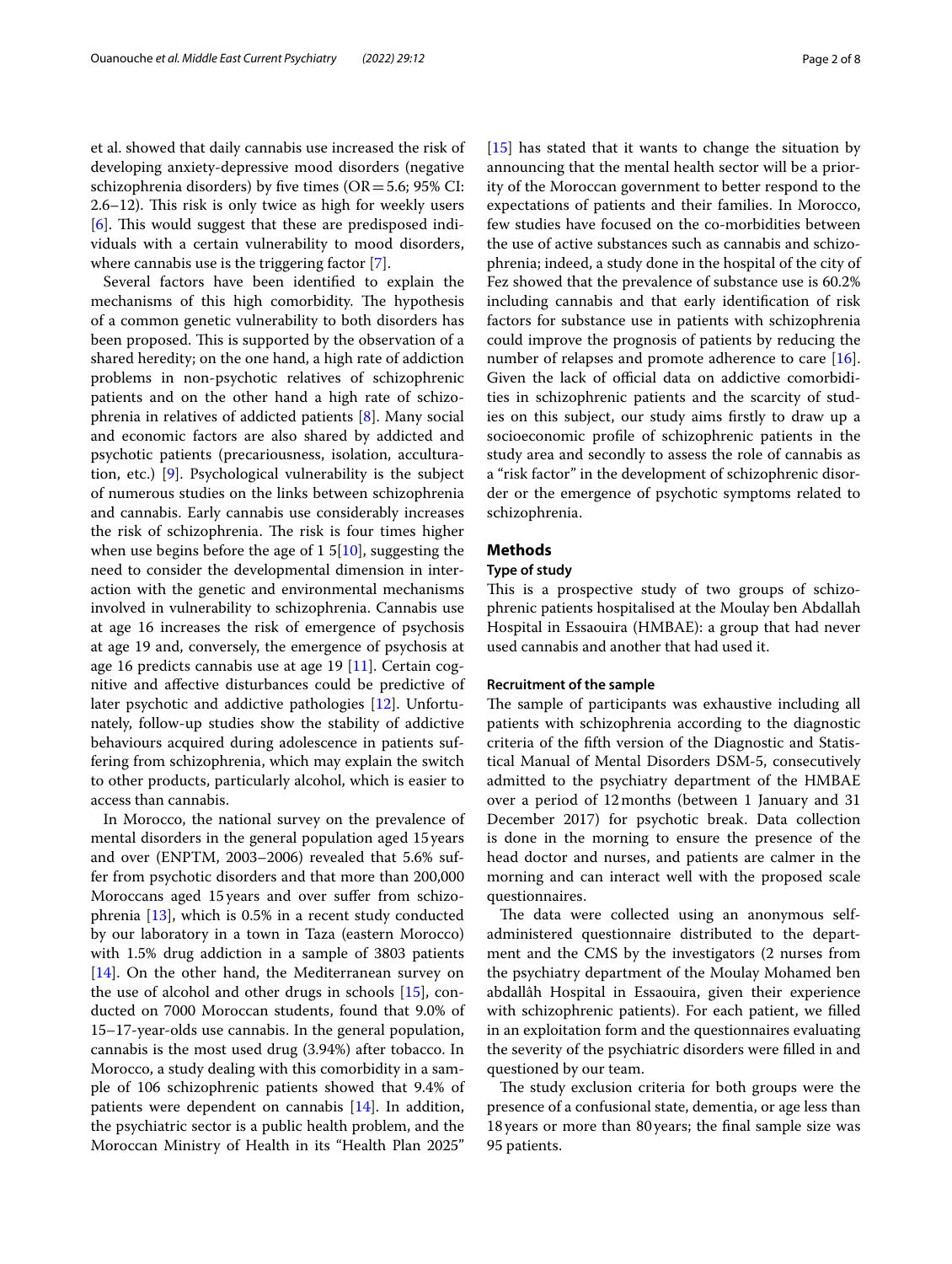# **Study variables**

The diagnostic assessment included the Positive and Negative Syndrome Scale (PANSS) to assess the severity of positive and negative symptoms of schizophrenia as well as the patient's general psychopathology, the Clinician-Rated Dimensions of Psychosis Symptom Severity (CRDPSS) to assess the symptom severity of the psychotic dimensions according to DSM V criteria, and the Cannabis Abuse Screening Test (CAST) to assess the extent of cannabis use.

On the other hand, patients admitted to the psychiatric department of the HMBAE during the same period for substance use disorders and with a history of cannabis use were interviewed for an underlying schizophrenic disorder.

The comparison between the results of cannabis users and non-users was carried out on the following elements:

- Socio-demographic parameters: age, gender, place of residence, economic level, education level
- Quality of social adjustment: occupation, marital status
- Family and personal history: behavioural disorders, suicidal threat, addictive behaviour, psychotic relapse, somatic complaints, delusions, anxiety, and sudden mutism
- Clinical: symptoms of schizophrenia according to DSM-5, age at diagnosis of the disease; duration and number of hospital admissions
- Use of other psychoactive substances (PAS), including psychotropic drugs
- Cannabis use: amount consumed in number of joints (unit) per use, frequency of use (once/day; once/ week; once/2weeks; once/month; < once/month), date of start and stop of use

#### **Data collection**

Data collection was carried out under the guidance of a medical specialist and two experienced nurses using two methods, a chart review coupled with an interview with the same patient and a closed questionnaire targeting the risk factors sought. Data collection was carried out with respect to anonymity and confdentiality. All included patients were informed about the principles and objectives of the study and gave their consent to participate. The data was collected by our team and the nurses either through direct contact with the patients or from information in their medical records

# **Statistical analysis**

Descriptive statistics regarding the demographic and clinical characteristics of the participants and the cannabis use patterns of the users were calculated and reported in terms of means and proportions. The analytical study used Student's *t* test for the comparison of continuous variables between the user and non-user groups, and the chi-squared test for categorical variables. A correction by the Fisher exact method was made for categorical variables with small numbers. The multivariate analysis was based on logistic regression of cannabis use parameters potentially predictive of schizophrenic disorder. ORs with 95% confdence intervals (CIs) and *p*-values were reported for each predictor. A *p*-value <0.05 was considered significant. The analysis was performed on the SPSS 20 software.

# **Results**

Over a 12-month period, we recruited 95 schizophrenic patients, 69 of whom had a history of cannabis use. Of these 69 patients, 21 were admitted for substance use disorders and were included in the study after a diagnosis of schizophrenia. Twenty-three patients approached by the evaluators could not be included in the study due to lack of criteria for schizophrenic disorder or refusal to participate.

### **Socio‑demographic characteristics**

The average age of the 95 schizophrenic patients included in the study was  $33.7 \pm 9.37$  years with a clear male predominance (Table [1\)](#page-3-0). Cannabis users compared to nonusers were younger and comprised only men. Cannabis users also have a lower level of education and a lower economic level than non-users. On the other hand, we did not fnd any signifcant diference between the two groups concerning the place of residence and marital status.

# **Characteristics of cannabis users**

Seventy-two out of one hundred patients admitted to the study had used cannabis at least once in their lifetime (Table  $2$ ). Of these, 55.1% were still using. The average age of onset of use was 14.4 years. The average frequency of use was 13.9 times/month, and the average number of joints smoked per use was 3.3 joints. Patients had a mean CAST score of 12.4 (SD=7.9). Among the cannabis users, 43.4%, 23.1%, and 5.7% were at high, medium, and low risk for cannabis addiction, respectively. About 74% of cannabis users used at least one other substance of abuse. Among these substances, tobacco (86%), kif (75%), maâjoun (street drug) (53%), and alcohol (47%) are the most common among cannabis users.

A multivariate analysis of demographic variables predictive of cannabis use was conducted. Male gender, low education level, and young age were more associated with cannabis use than female gender, high education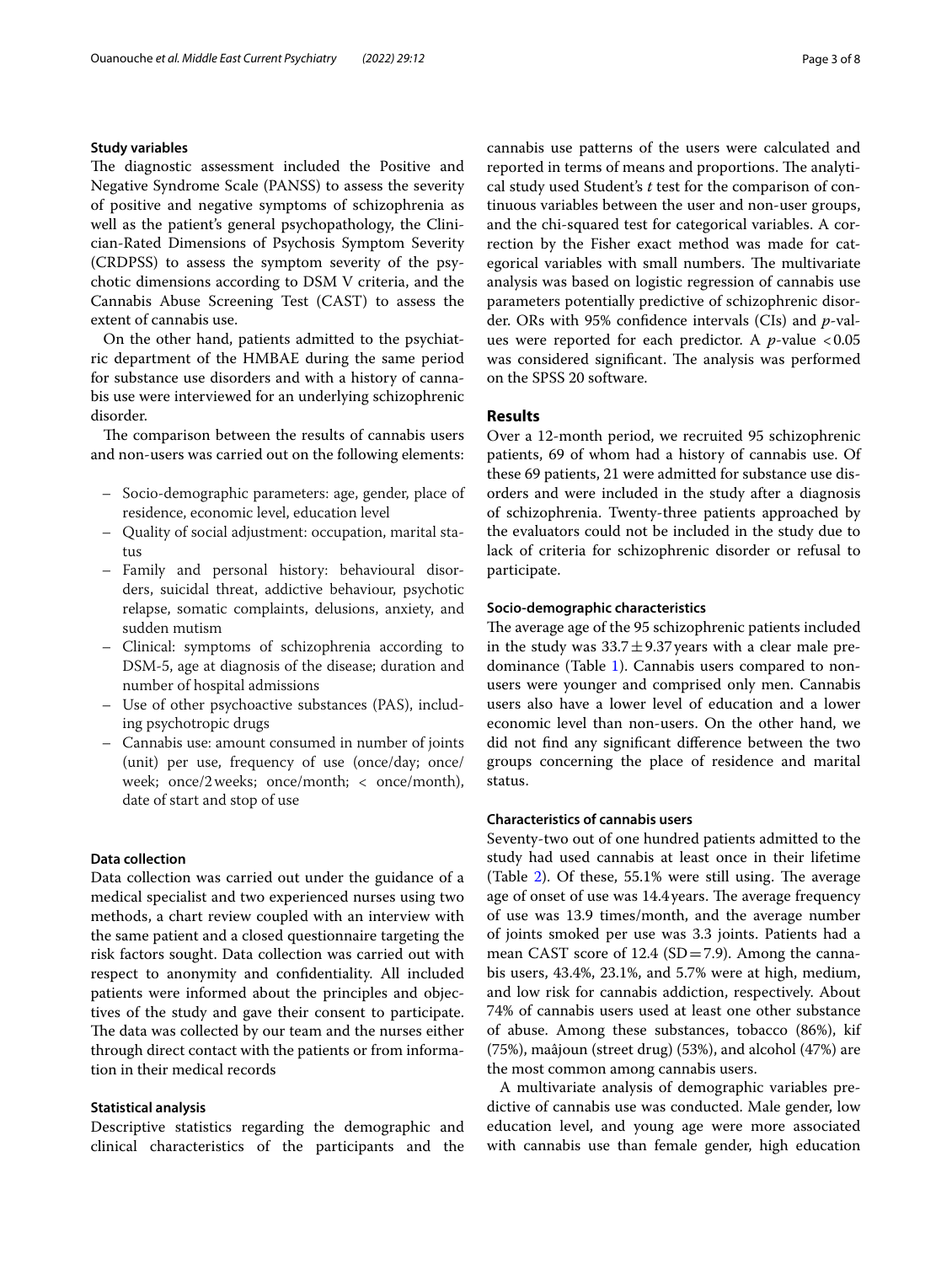|                             | cannabis  | Non-users of Cannabis users | P        |
|-----------------------------|-----------|-----------------------------|----------|
| Gender,n(%)                 |           |                             | < 0.0001 |
| Male                        | 21(80.7)  | 69 (100)                    |          |
| Woman                       | 5(19.2)   | 0(0)                        |          |
| Economic level, n(%)        |           |                             | 0.0052   |
| Top                         | 2(7.6)    | 4(5.7)                      |          |
| Medium                      | 16(61.5)  | 28 (40.5)                   |          |
| <b>Bottom</b>               | 8(30.7)   | 37 (53.6)                   |          |
| Residence,n(%)              |           |                             | 0.3201   |
| Urban                       | 14(53.8)  | 42 (60.8)                   |          |
| Rural                       | 12 (46.1) | 27 (39.1)                   |          |
| Marital status, n(%)        |           |                             | 0.6203   |
| Single                      | 16(61.5)  | 37 (53.6)                   |          |
| <b>Married</b>              | 8(30.7)   | 20 (28.9)                   |          |
| <b>Divorced</b>             | 2(7.6)    | 12 (17.3)                   |          |
| Level of education, $n$ (%) |           |                             | 0.0121   |
| <b>Illiterate</b>           | 2(7.6)    | 28 (40.5)                   |          |
| Primary                     | 3(11.5)   | 18(26.1)                    |          |
| College                     | 6(23.1)   | 15(21.7)                    |          |
| Secondary                   | 10(38.4)  | 8(11.5)                     |          |
| <b>Academic</b>             | 5(19.2)   | 0(0)                        |          |
| Age, average (SD)           | 41 (10.6) | 32.6(8.2)                   | 0.0012   |
| Total, $n\ll 0$             | 26(27.3)  | 69 (72.6)                   | 0.0023   |
|                             |           |                             |          |

<span id="page-3-0"></span>**Table 1** Comparison of sociodemographic characteristics between cannabis users and non-users

*SD* Standard deviation, *p p*-value

level, and older age. There was also a linear relationship between education level and cannabis use.

# **Characteristics of schizophrenic disorder**

The mean age at diagnosis of schizophrenic disorder among the total population was 25.8years, and the mean number of previous hospitalisations was 4.4 hospitalisations or 0.5 hospitalisations per year since diagnosis of the disorder (Table [3](#page-4-0)). Cannabis users compared to non-users started their disorder at a younger age (21.2 vs 30.5 years;  $p = 0.0026$ ). They had more previous hospitalisations (4.3 vs 3.7; NS). In total, 67% of the schizophrenic patients included in the study were hospitalised for a manic episode, 2% for a hypomanic episode, 23% for a major depressive episode, and 8% for substance abuse intoxication. Of the admissions for major depressive episode, 73.9% of the patients were female.

#### *Predictors of schizophrenia*

Multiple regression analysis was performed to identify predictors of schizophrenic disorders among the collected data (Table [4](#page-4-1): only signifcant \*\**p* <0.05 or highly significant \*\*\**p* < 0.001).

<span id="page-3-1"></span>

|                                     | Average (DS) |
|-------------------------------------|--------------|
| Age of onset (years)                | 14.4(5.3)    |
| Age of cessation (years, $n = 31$ ) | 32.1(3.4)    |
| Consumption period (years)          | 13.5(5.8)    |
| Frequency of consumption (/month)   | 15.1 (13.9)  |
| Number of joints per episode        | 3.3(4.5)     |
| <b>CAST score</b>                   | 12.4(7.9)    |
|                                     | n (%)        |
| <b>Current cannabis user</b>        | 38 (55.1)    |
| Cannabis addiction (CAST score > 7) | 45 (65.2)    |
| <b>Consumption of other PPS</b>     | 51 (73.9)    |
| Tobacco                             | 60 (86.9)    |
| Kif                                 | 52 (75.3)    |
| Maâjoun (street product)            | 37 (53.6)    |
| <b>Organic solvents</b>             | 18 (26.0)    |
| Alcohol                             | 33 (47.8)    |
| Psychotropic drugs                  | 17(24.6)     |
| Cocaine                             | 7(10.1)      |
| Other                               | 6(8.6)       |
| Total, $n$ (%)                      | 69 (100.0)   |

Psychotropic drugs: sedatives, hallucinogens, stimulants, benzhexol

(Trihexyphenidyl), gamma hydroxybutyrate (GHB)

*SD* Standard deviation, *SPA* Psychoactive substance

The multiple linear regression study revealed a strong interdependent relationship between the diferent variables and the onset of schizophrenia symptoms as evidenced by the PANSS score; age of onset and frequency of cannabis use were highly associated with the emergence of schizophrenic disorder (\*\*\**p* = 0.000 and  $*p = 0.001$  respectively). The same was true for the rest of the parameters studied.

#### *Dose‑efect relationship*

Our study shows the existence of a dose-efect relationship between the frequency of cannabis use and the onset of schizophrenic disorder in our patients. Indeed, this risk is 2.5 times higher if the CAST score is higher than 7 as shown in Fig. [1.](#page-5-0)

The dose effect also seems to be very clear in our study; Fig. [2](#page-5-1) shows that the PANSS score increases considerably if the dose of cannabis use is high; indeed, it increases from 51 to 185 when the frequency of use increases from once a month to several times a day (Fig. [2](#page-5-1)).

# **Discussion**

The rush of governments to exploit the positive effects of cannabis should not hide the reality that cannabis appears to be a risk factor for many diseases other than psychiatric ones. This study shows some relationship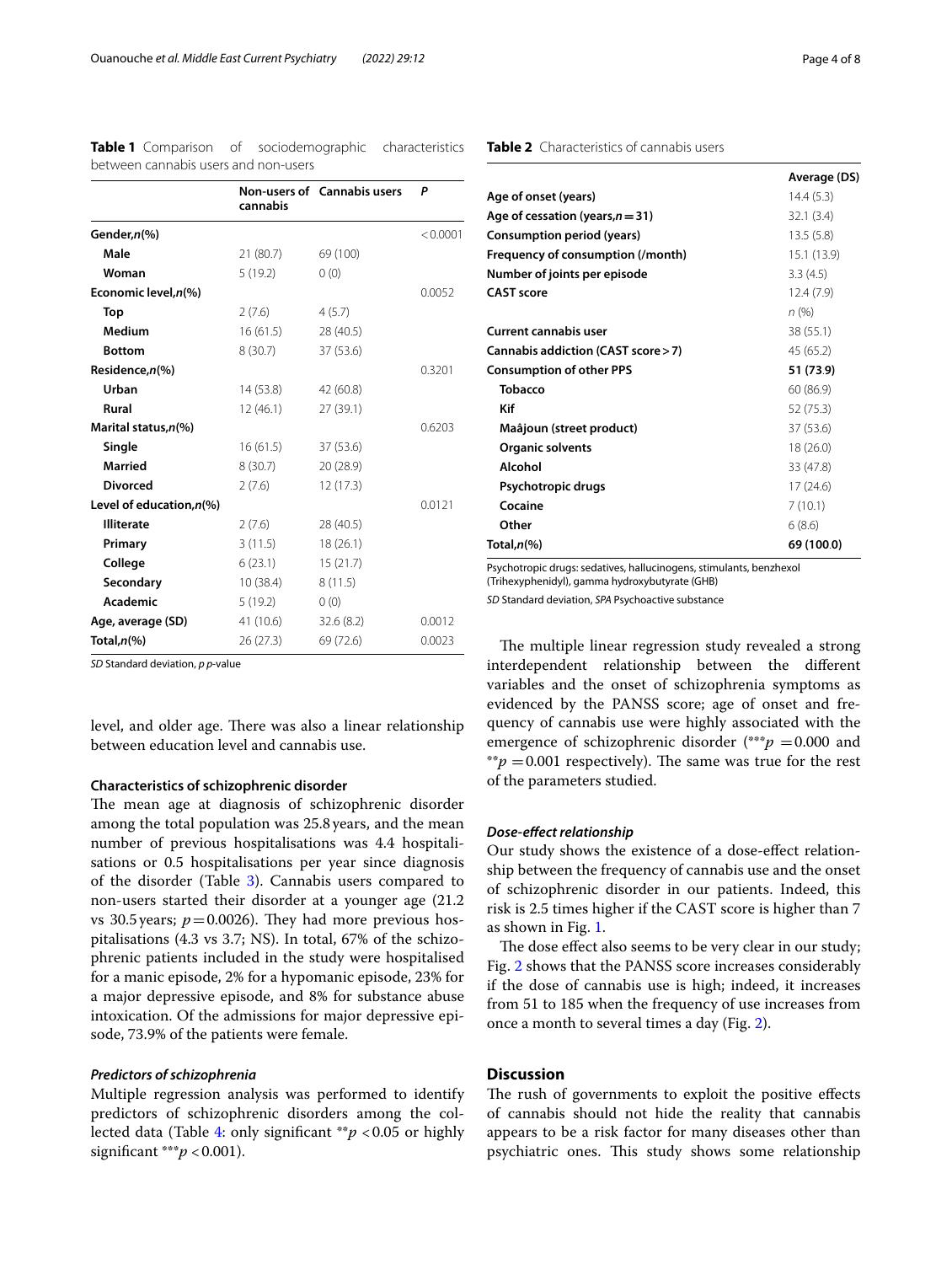<span id="page-4-0"></span>

|  | Table 3 Clinical characteristics of schizophrenia and psychiatric history in cannabis users and non-users |
|--|-----------------------------------------------------------------------------------------------------------|
|--|-----------------------------------------------------------------------------------------------------------|

|                                    | Non-users of cannabis | <b>Cannabis users</b> | P      |
|------------------------------------|-----------------------|-----------------------|--------|
| Age at diagnosis, mean (SD)        | 30.5(6.8)             | 21.2(9,3)             | 0.0026 |
| History of hospitalisation, n (%)  | 16(61.5)              | 46 (66.6)             | 0.5033 |
| <b>Annual hospitalisations</b>     |                       |                       |        |
| Average number (DS)                | 3.7(2.5)              | 4.3(3.3)              | 0.6701 |
| Average duration (days $\pm$ SD)   | 31.6(7.8)             | 29.2(6.0)             | 0.5428 |
| Reasons for hospitalisation, n (%) |                       |                       | 0.1037 |
| <b>Behavioural problems</b>        | 17(65.3)              | 31 (44.9)             |        |
| <b>Suicidal threat</b>             | 0(0)                  | 7(10.1)               |        |
| <b>Addictive behaviour</b>         | 3(11.5)               | 16(23.1)              |        |
| Psychotic relapse                  | 20(76.9)              | 58 (84.0)             |        |
| Other                              | 10(38.4)              | 25(36.2)              |        |
| Family history, n (%)              |                       |                       |        |
| PANSS score, average (DS)          |                       |                       |        |
| <b>Positive scale</b>              | 18(4.3)               | 39(6.6)               |        |
| <b>Negative scale</b>              | 29(7.8)               | 41(8.0)               |        |
| General psychopathology scale      | 67(12.6)              | 102(13.1)             |        |
| Total score (/210)                 | 104(8.2)              | 181 (15.4)            | 0.0001 |
| CRDPSS score, average (SD)         |                       |                       |        |
| <b>Hallucinations</b>              | 1(0.0)                | 3(1.6)                |        |
| <b>Delusional ideas</b>            | 0(0.0)                | 2(0.7)                |        |
| Disorganised speech                | 1(1.2)                | 4(0.0)                |        |
| Abnormal psychomotor behaviour     | 2(0.3)                | 3(1.2)                |        |
| <b>Negative symptoms</b>           | 2(1.3)                | 3(1.3)                |        |
| Cognitive deficit                  | 1(0.8)                | 2(0.8)                |        |
| Depression                         | 2(1.6)                | 4(0.6)                |        |
| Mania                              | 1(1.2)                | 3(1.2)                |        |
| Total score (/32)                  | 10(3.4)               | 25(4.7)               | 0.0021 |

Under the term "Other," we have grouped the reasons: somatic complaints, delusions, anxiety, and sudden mutism

*SD* Standard deviation

| <b>TWAIS</b> I DOMINION JOI GIO I CON COOPONI ON GIO I GITO ORIGINALE CO CON DOCTO IN INTERNATIONALE PRESENTENTIALE CON |             |                            |         |       |  |  |
|-------------------------------------------------------------------------------------------------------------------------|-------------|----------------------------|---------|-------|--|--|
| Independent variables                                                                                                   | <b>BETA</b> | <b>BETA standard error</b> |         | P     |  |  |
| Smoked cannabis alone                                                                                                   | 0.53        | 0.06                       | 5.09    | 0.000 |  |  |
| <b>Tobacco consumption</b>                                                                                              | 0.80        | 0.23                       | 6.13    | 0.000 |  |  |
| Frequency of tobacco use                                                                                                | 0.42        | 0.12                       | 3.43    | 0.001 |  |  |
| Age of onset of cannabis use                                                                                            | $-0.91$     | 0.15                       | $-4.74$ | 0.000 |  |  |
| Often smoked cannabis alone                                                                                             | 0.91        | 0.39                       | 7.20    | 0.000 |  |  |
| Perception of risk related to tobacco and cannabis use                                                                  | 0.15        | 0.21                       | 2.13    | 0.039 |  |  |
| Representations of the unpleasant psychological effects and physi-<br>cal risks of cannabis                             | $-0.32$     | 0.65                       | $-3.85$ | 0.000 |  |  |
| Representations of positive school effects of cannabis                                                                  | 0.37        | 0.19                       | 2.53    | 0.016 |  |  |
| <b>Representations of dependency</b>                                                                                    | 0.47        | 0.72                       | 5.31    | 0.000 |  |  |
| Cannabis dependence                                                                                                     | $-0.45$     | 0.09                       | $-3.59$ | 0.001 |  |  |

<span id="page-4-1"></span>**Table 4** Summary of the regression of the variable "total score in PANSS" ( $R^2 = 0.82$ ;  $F = 7.03$ ;  $p = 0.000$ )

*R*<sup>2</sup> Multiple correlation coefficient, *F* F-statistic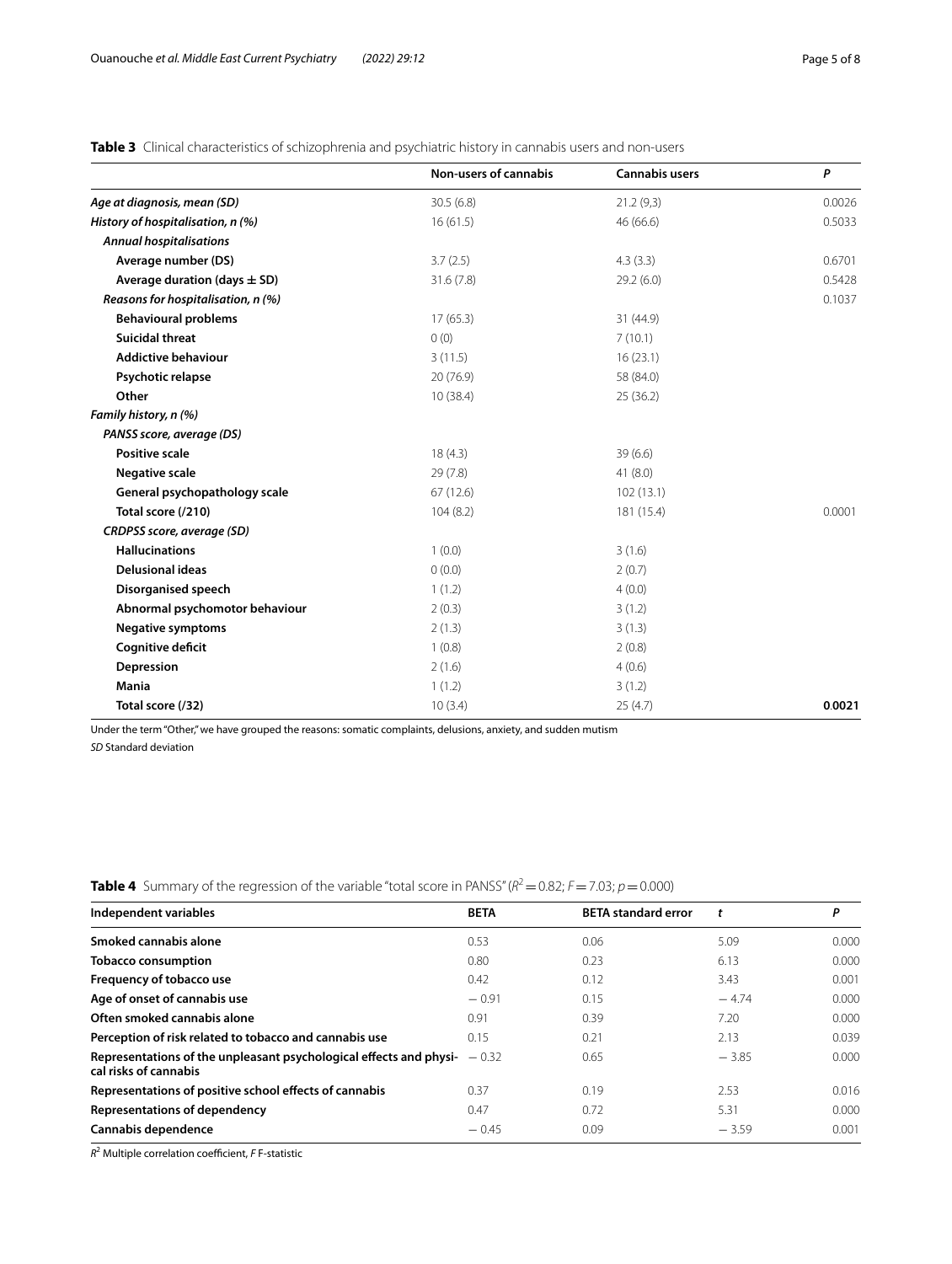

<span id="page-5-1"></span><span id="page-5-0"></span>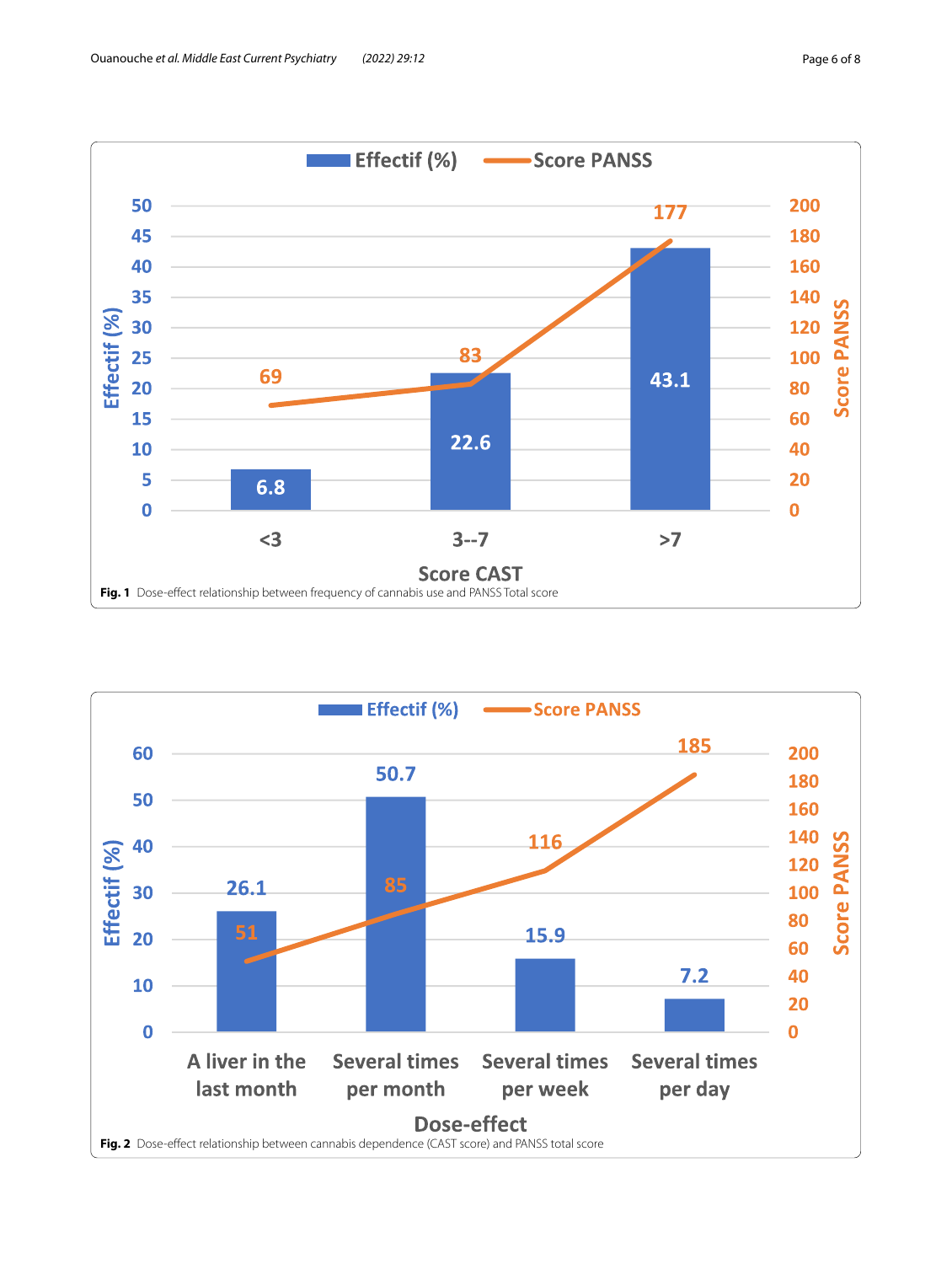between cannabis use and the emergence and development of schizophrenic disorders.

Our sample comprises a young population with an average age of  $33.7 \pm 9.37$  years. Therefore, negative public opinion can have serious consequences on them and their families; it prevents social integration, interferes with the performance of social roles, and reduces expectations and quality of life. These factors can be major barriers to recovery, impact on long-term prognosis, and lead to disability [\[17\]](#page-7-16). It is also noted that the percentage of single people is higher, which is probably due to the socio-cultural context, where the man often has the fnancial responsibility for his family. Consequently, the repercussions of stigmatisation such as lack of work and lack of housing limit the resources of these subjects and hinder their autonomy [\[18](#page-7-17)]. Finding a job in these conditions is often difficult, and they are considered less intelligent, with limited abilities, or simply unable to carry out the tasks assigned to them. These results are confirmed by the literature [[19](#page-7-18)]; in Spain, 95% of the general population and 69% of the families of patients think they cannot study, 33% think they have limited abilities, and 81.1% of employers in Germany would not hire a former psychiatric patient. Thus, the working life of patients is afected, not only by the nature of the disorder, but above all by the prejudices and the fragility of the social support it encounters, which are all barriers to the integration and development of patients  $[20]$  $[20]$  $[20]$ . The rate of urbanicity found in both groups is quite high, which is consistent with the result of the national survey  $[21]$  $[21]$ . The work of Penn et al. [[22\]](#page-7-21) on 20 populations showed the dominance of psychiatric disorders in urban settings. In addition, a study conducted in rural and urban Canada concluded that urban origin was a risk factor for psychiatric disorders. This study implicated the lack of social support in urban settings as opposed to rural settings [[23](#page-7-22)].

The interrelationships revealed by our study suggest that the risk of emergence of schizophrenic symptomology increases with several parameters related to cannabis use, (age and history of use, duration, ...). Indeed, this risk is 2.5 times higher if the CAST score is higher than 7 as shown in Fig. [1](#page-5-0); the same result was found by another study  $[24]$ .

The dose effect also seems very clear in our study; Fig. [2](#page-5-1) shows that the PANSS score increases considerably if the dose of cannabis use is high; indeed, it increases from 51 to 185 when the frequency of use increases from once a month to several times a day (Fig.  $2$ ). This result is supported by the result of a pioneering study in 2004 by DC D'Souza et al. [\[25](#page-7-24)], showing a clear dose effect of cannabis use on the onset of positive and negative symptoms of schizophrenia [[26\]](#page-7-25), in a population of non-schizophrenic volunteers. The temporality criterion is clear in our study, as the predictivity of the parameter: "age of onset of cannabis use" is highly significant ( $p = 0.000$ ), which means that there is probably a causal relationship between cannabis use and the onset of schizophrenia, that is, exposure to cannabis use precedes the emergence of the schizophrenic disorder. According to a study in France [[27\]](#page-7-26) cannabis use is a risk factor, with two consistent data: a high level of use and an age of use below 15 years. Still in France in 2014, another study of patients sufering from schizophrenia in hospital found a prevalence of cannabis use of 33.6%, 88% of whom were dependent patients [\[26\]](#page-7-25). In other studies, the efect of reciprocal reinforcement of the pathology and the use of cannabis is still accepted  $[27]$  $[27]$  $[27]$ . This reproducibility of results indicates a possible causal relationship between cannabis use and the onset of schizophrenia.

# **Conclusions**

The link between substance abuse and the emergence of psychotic disorders has become illicit, particularly for schizophrenia, which now represents a heavy burden internationally as well as nationally.

Our study aims to add to the scientifc repertoire and to further explore the existence of causal links (or risk factors) between cannabis use and the emergence and development of schizophrenia. Our results show that:

- $-$  The strength of the relationships revealed by the study of the prediction of the parameters studied is quite signifcant
- Temporality, which suggests the importance of age at onset of cannabis use
- The frequency of use which indicates a clear doseefect relationship
- The reproducibility of the results proved by a multitude of studies having given similar results

These results suggest that there is a causal relationship between cannabis use and/or dependence (problematic use) and the onset and/or worsening of schizophrenic disorder. This means that problematic cannabis use can be considered as a real risk factor for the emergence and development of schizophrenic disorder. On the other hand, our results recommend more vigilance towards the exploitation of the positive efects of cannabis and to give the necessary importance to the careful practice of this substance in pharmaceutical felds.

#### **Abbreviations**

DSM-5: Diagnostic and Statistical Manual of Mental Disorders; HMBA: Hospitalised at the Moulay ben Abdallah Hospital in Essaouira; PANSS: The Positive and Negative Syndrome Scale; CRDPSS: The Clinician-Rated Dimensions of Psychosis Symptom Severity; CAST: The Cannabis Abuse Screening Test.